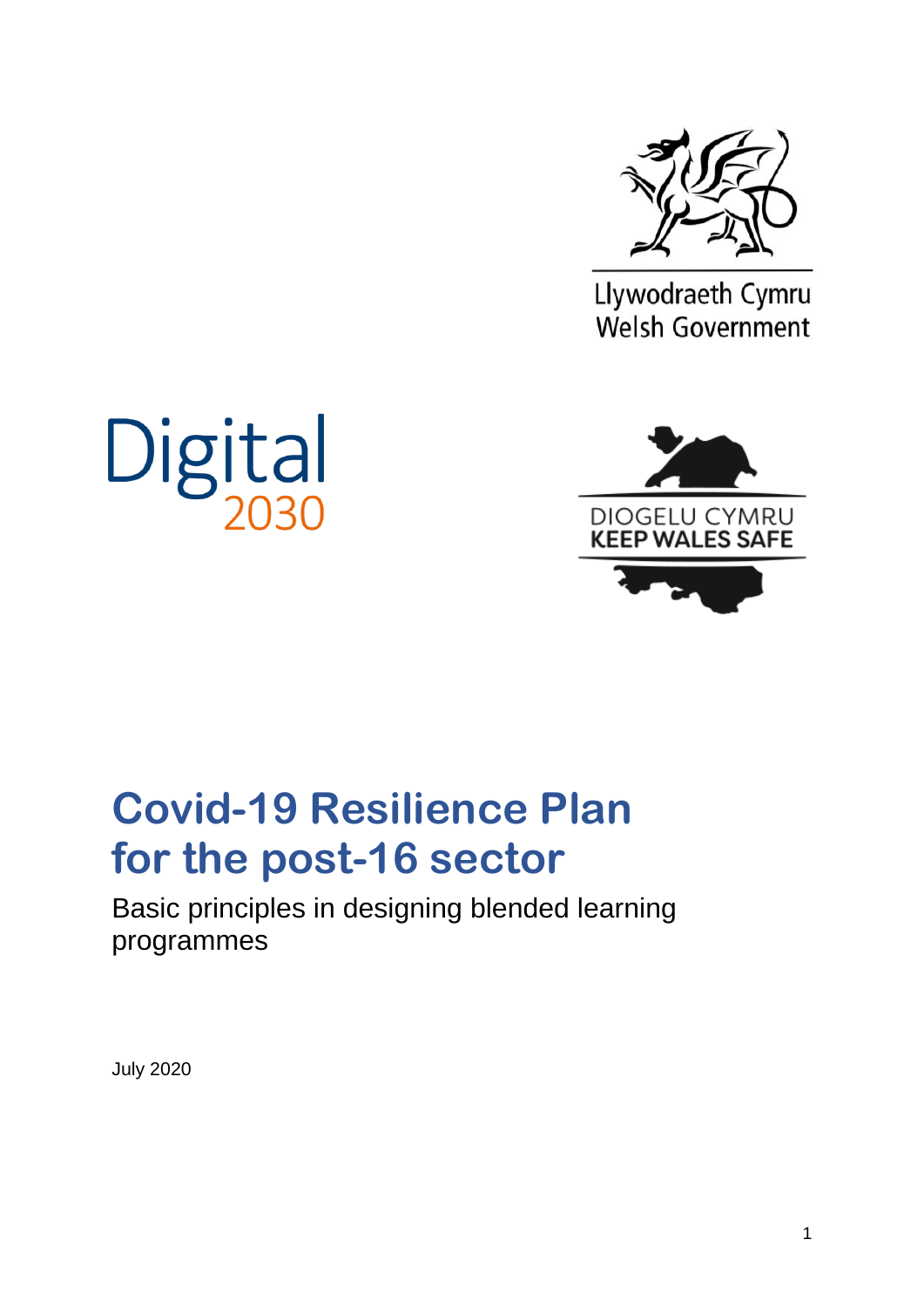# **Introduction**

Due to the outbreak of COVID-19, Wales went into 'lockdown' in March 2020. Over the next few months, staff in post-16 sectors started to experiment with different technologies to develop a range of ways to deliver teaching, training, learning and assessment at distance that most suited their learners. The post-16 sectors and learners have learned many lessons from this period about what has not worked well, and what has worked well and what post-16 sectors may wish to retain in their practice.

As we move forward, it will be necessary for post-16 sectors to plan for the 2020/21 academic year and beyond. We anticipate that most learners will return to onsite teaching and learning from September, but it will be of the utmost importance that post-16 sectors put contingency plans in place. These will be of importance so that should it be necessary to lockdown in a particular area, or across Wales, teaching and learning can continue as far as possible without interruption.

During lockdown, post-16 sectors placed an appropriate emphasis on supporting their learners' and staff wellbeing, as well as trying to continue to provide learning. However, in many cases, courses understandably became fragmented in delivery. In future, post-16 sectors will need to focus on providing courses and training programmes that are well planned and coherent to provide learners with a quality learning experience, whether courses and training programmes are delivered fully face-to-face or delivered through blended learning. It is not always possible, or desirable, to move provision usually delivered face-to-face onsite directly into blended learning. Therefore, staff will need to review the courses and training programmes they deliver to ensure that they have a suitable blending learning course and training programme in place should they need to use it.

This guidance has been developed in consultation with our Blended Learning Working Group, including representatives from Joint Trade Unions, Estyn, Jisc, NTfW, ColegauCymru, Qualifications Wales, Coleg Cymraeg Cenedlaethol, National Centre for Learning Welsh, Further Education institutions, Work-Based Learning providers and Adult Learning in the Community partnerships.

# **Designing blended learning**

At its simplest, blended learning is a combination of onsite face-to-face learning, synchronous learning<sup>1</sup>, asynchronous learning<sup>2</sup> and assessment for, and of, learning at distance. The comments that follow are not exhaustive or prescriptive. They are offered as suggestions to help staff consider the steps to take to produce coherent blended learning courses and training programmes. Post-16 providers will need to adapt blended learning design and techniques taking into account the nature of their learners; for example, the needs of work-based learners will be different from those of adult learners in the community. However, the key issue for all sectors is to ensure that they design courses and training programmes that will work effectively to

<sup>-</sup><sup>1</sup> Synchronous learning refers to an online learning event in which learners can take an active part in real-time.

<sup>&</sup>lt;sup>2</sup> Asynchronous learning refers to learning undertaken online, but during which there is no real-time interaction with other learners or the tutor.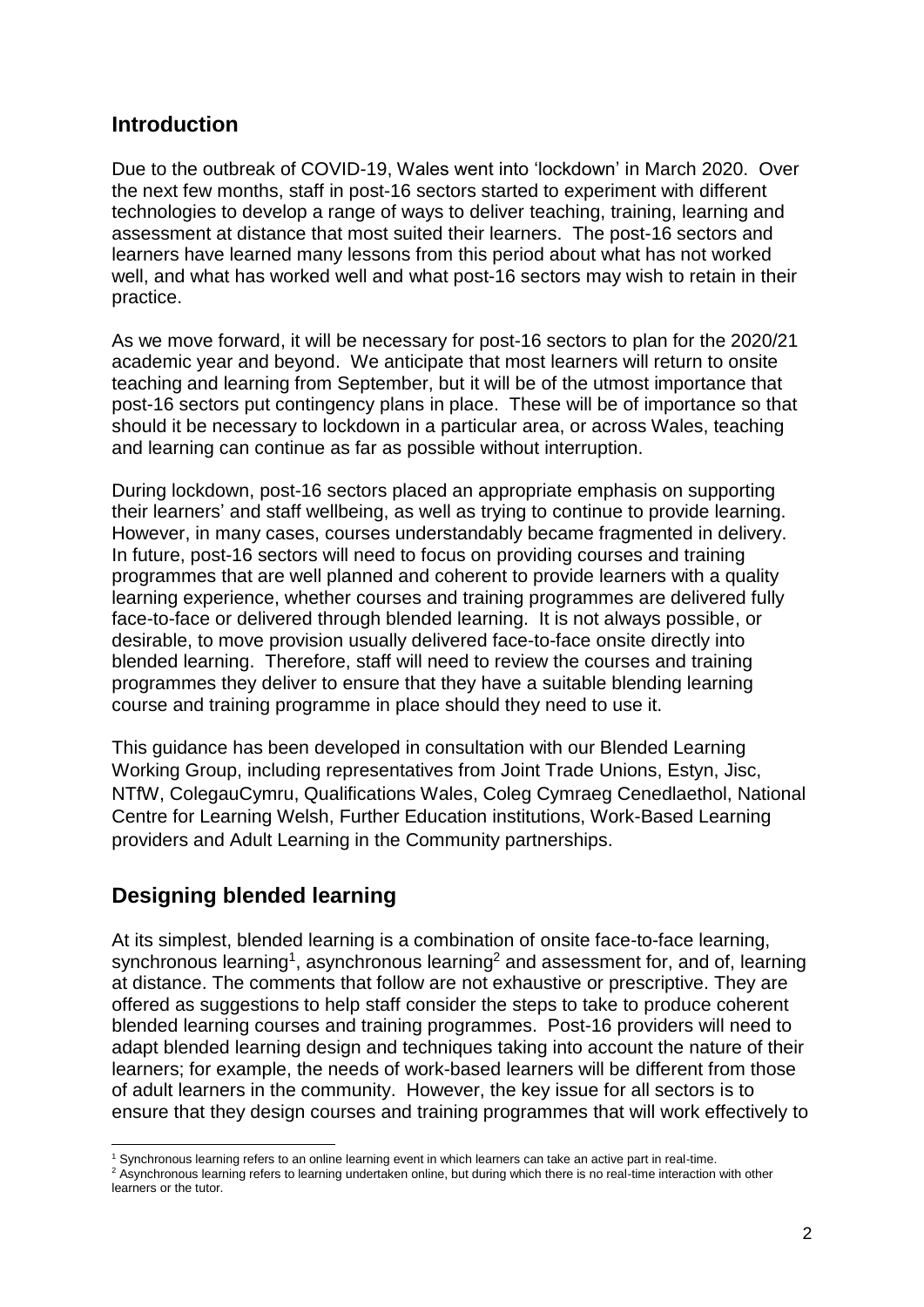produce quality outcomes using blended learning techniques. To this end, designing quality learning experiences that stretch and challenge learners needs to take precedence over choosing the technology through which to deliver the learning and training, and then choose the technology that best fits the delivery.



## *The blended learning development cycle*

#### **Step 1: Timing**

- A first step is to consider how long the blended learning course or training programme is going to take. Further education and adult learning in the community courses are timed in usual circumstances as being a number of sessions over a number of weeks when the course is solely onsite teaching.
- Learning in a blended learning scenario means learners will need a clear indication of how long the course will be overall and, in particular, how much time staff expect learners to dedicate to the asynchronous learning part of the course.
- This will be particularly important where the courses are part-time, because learners will often need to schedule in other work, study or care commitments alongside their blended learning. In addition, learners in receipt of certain benefit payments need to know their expected study commitment in order to check that they meet the criteria for such payments.

#### **Step 2: Guidance**

- Staff will need to produce guidance, which gives learners a clear written indication of the overall learning aims and objectives for the overall course or training programme, as well as specific learning aims and objectives and the assessment criteria linked to the grading system and the marking policy for each unit/module.
- Staff might set this out in a course handbook for learners, or set it out at the beginning of the course and of each sub-section.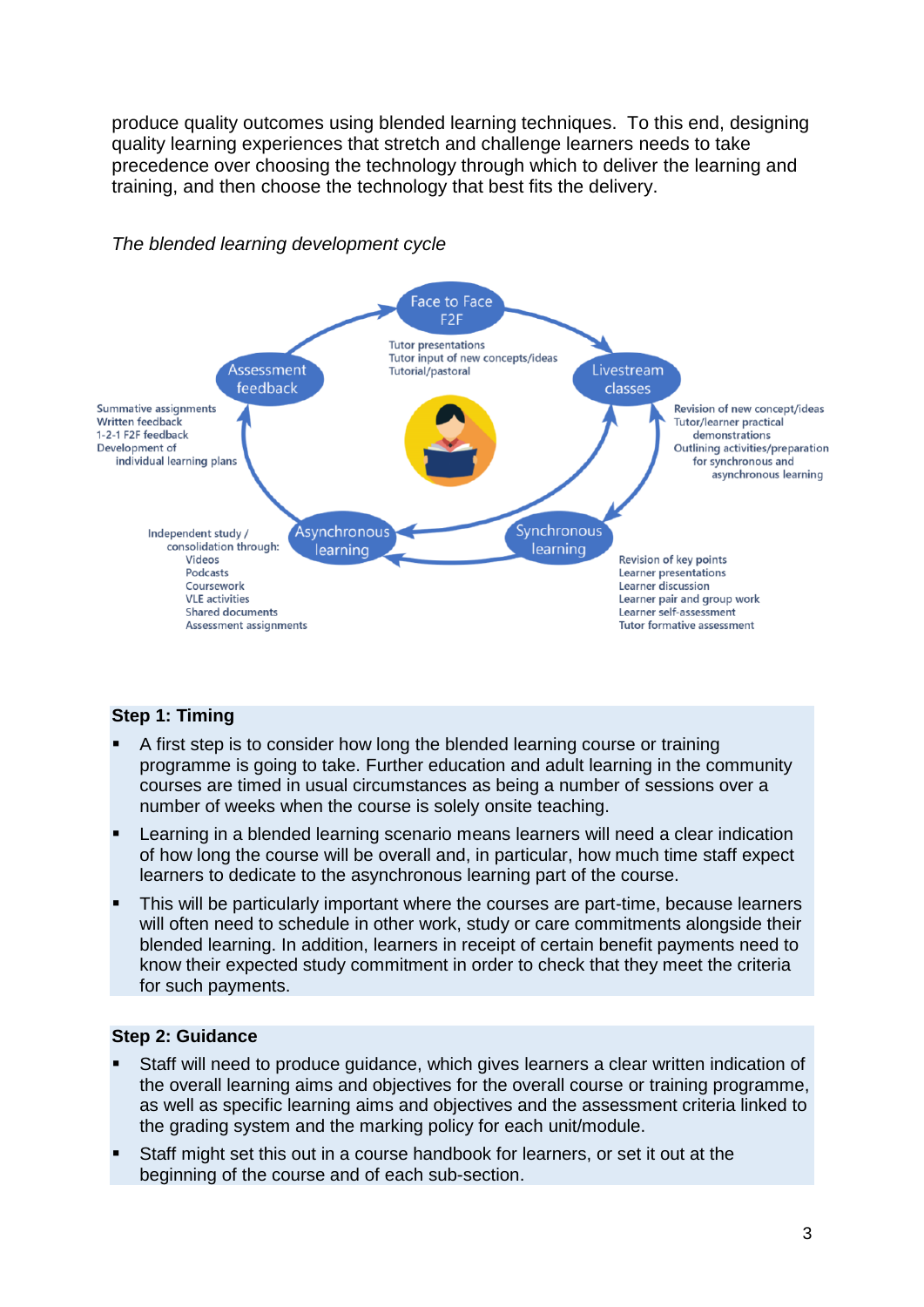#### **Step 3: Sequencing**

- Placing the learner at the centre of their thinking, staff will need to consider the different modes and sequences for delivery and assessment of the content in blended learning.
- In the model shown on page 3, it assumes that the sequence of delivery will start with onsite face-to-face teaching. This is particularly important for learners who are new to a course, training programme or a provider. It gives learners an opportunity to meet the staff and others in person before working online together. It also allows staff to find out learners' level of digital skills and connectivity and to find out whether any learners need assistive technology or additional support with their learning.
- An initial face-to-face session enables staff to make presentations of, and about, the work, introduce new concepts and ideas and find out about any pastoral issues before leaners work online. As the second face-to-face session comes round in the sequence, staff can expand the use of the session to revise learning as necessary.
- A face-to-face session when there is no lockdown may happen at weekly intervals. However, face-to-face sessions during lockdown may happen at longer intervals; for example, one face-to-face session every two or three weeks and the other mode of teaching and learning delivered in sequence with this. When an area, or Wales as a whole, is in lockdown, it will not be possible to provide face-to-face learning. In these cases, staff will need to use synchronous learning sessions to replace them.

#### **Step 4: Teaching and learning techniques**

- In planning the course or training programme or sub-sections, staff should take into consideration how to make learning as active as possible for learners.
- Staff will need to carefully plan how long these sessions last and when they take place, particularly to accommodate learners who may be studying while in employment. These sessions may need to be shorter than usual sessions to ensure learners do not suffer from 'screen fatigue'.
- Staff should provide a clear outline of what their plan is and the learners' part in the session at the beginning, for example, whether they should take notes, write down questions that occur to them, make notes of new vocabulary related to the subject that they later research.
- Live streaming provides staff with the opportunity to build on the presentations and introductions to concepts and ideas they have made in onsite face-to-face learning or as part of independent learning activities. They can use demonstrations to enhance ideas previously presented and pose suitably challenging questions to stimulate and stretch learners' thinking and preparation for synchronous and asynchronous sessions.

#### **Step 5: Synchronous sessions**

- Synchronous sessions provide good opportunities for consolidation of learning through such activities as learner presentations, learner discussion, learner pair and group work, and formative and learner self-assessment opportunities through such things as quizzes.
- Synchronous sessions may need to be longer than livestream sessions to provide opportunities for learners to engage in pair and group work.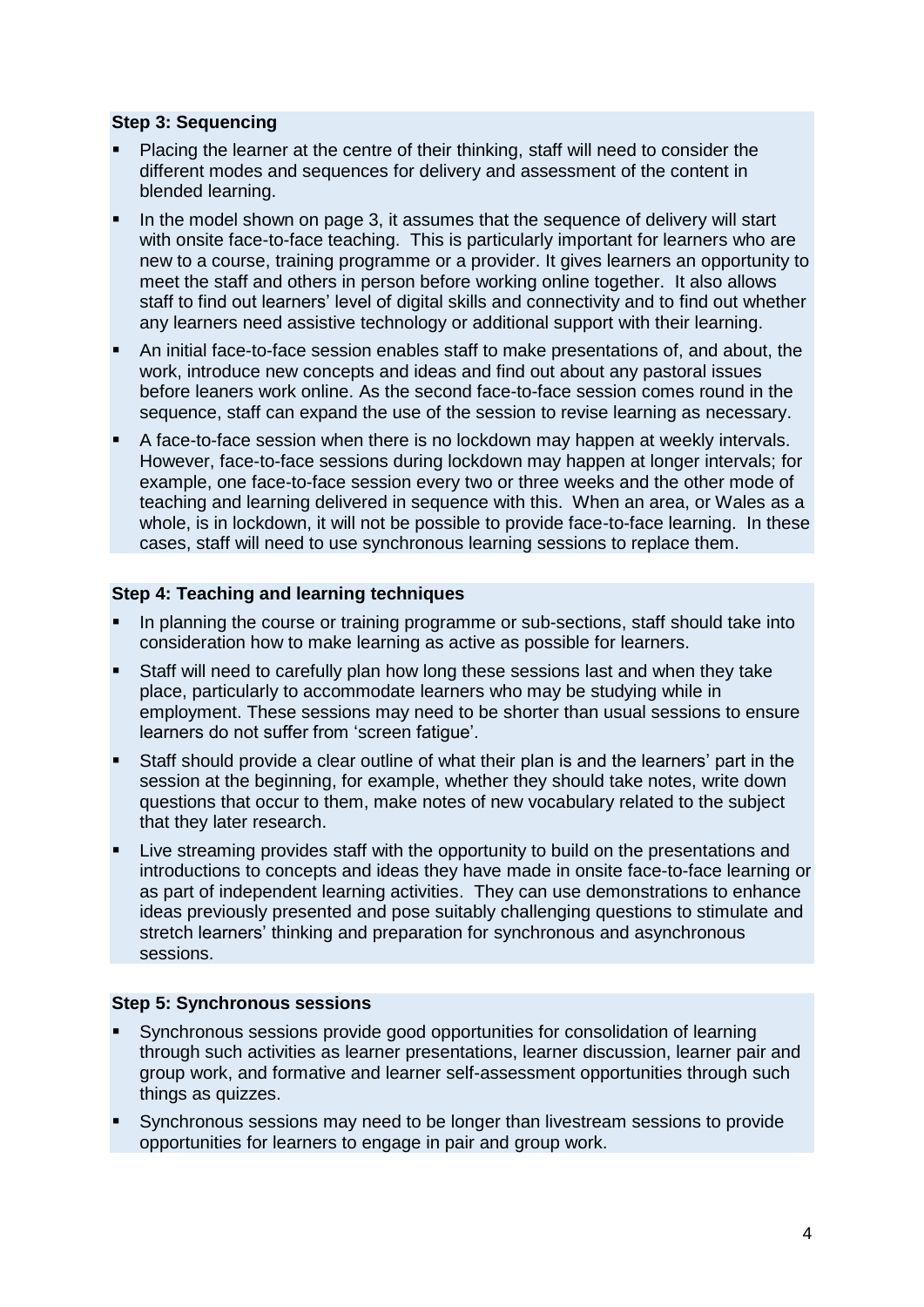#### **Step 6: Asynchronous sessions**

- Asynchronous sessions provide opportunities for learners to consolidate their learning through a range of means; for example, independent study through videos, podcasts, course work, virtual learning environments (VLE) activities, shared documents, assignments and assessment.
- It is important that the staff provide a written overview of the work learners will complete during asynchronous learning and state the approximate time that it should take the learner to accomplish the work. This helps the learner not to over or under work on the material. The description of the work may be usefully 'chunked' providing the learner with an initial idea of the learning objectives they should achieve by the end of the section and engage the learners in activities, such as reading, researching, organising their learning and views, writing assignments. It is helpful to follow the learners' activity by providing notes about the key points learners should have learned from undertaking that 'chunk' of work.
- Staff will need to plan these sessions as if they were delivering them face-to-face and ensure their written descriptions of the work learners should tackle is suitably referenced through hyperlinks or resource banks. This provides parity. It helps learners access the materials they need to study more easily and not waste precious study time.
- Staff should ensure the work is sequenced and differentiated sufficiently to challenge learners appropriately.
- Part of asynchronous work may be to undertake written assignments or projects that learners submit for summative assessment and grading. Staff need to provide clear guidance about how to submit work, dates by which to submit work and by which learners will receive feedback and outcomes.

# **Step 7: Assessment**

- Regular assessment and providing feedback/feedforward focussed on stretching and challenging learners will continue to be important elements of a learners' experience if they are to make steady progress.
- Staff should create opportunities at regular intervals for learners to self-assess their own learning and receive formative assessment. However, in most cases, at the end of the sub-section of the course or training programme, there will need for opportunities for learners to demonstrate their learning through summative assessment.
- Receiving clear and regular feedback that reflects the effective practice of an analysis of areas for improvement, suggestions how to improve and stretching and challenging targets will be of greater significance for learners working at distance.
- Staff can enhance the written feedback with a supportive face-to-face, or telephone, call to discuss the comments made and to agree with the learner an individual plan for how the learner can move improve and any additional assistance the learner may need.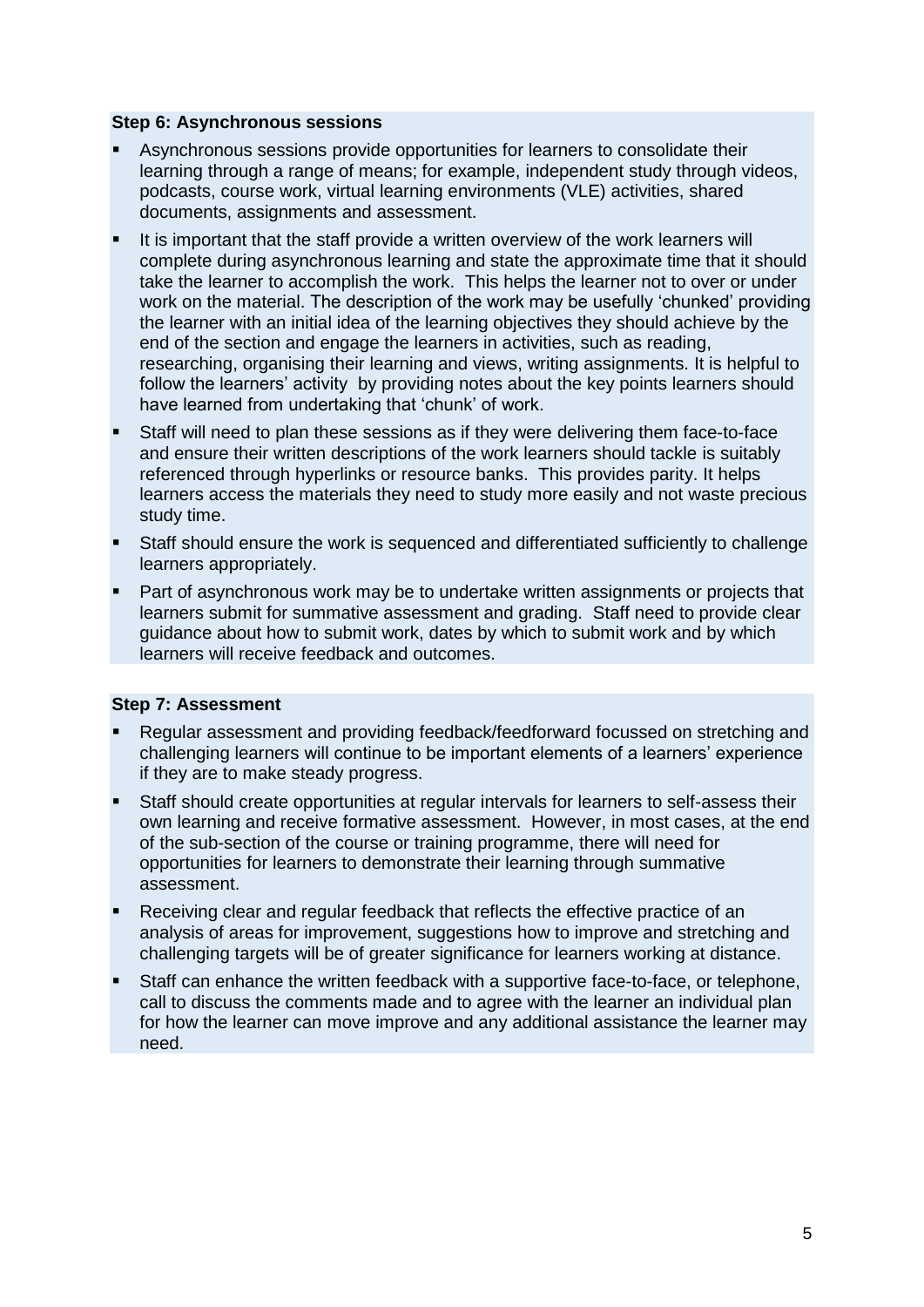# **Step 8: Technology**

- Staff will need to look back at what they have planned for the course or training programme and now make a decision as to the best software to deliver the teaching and training that will work with the hardware learners have. (In certain sectors, it may be that the providers will have made decisions about which software is to be used across the institution, in which case staff will need to take account of this.)
- There are many different software packages available through which to deliver learning, but it is advisable to ascertain the level and competency of the staff's and learners' digital skills, to 'keep it simple' and to use one or two software packages that all learners can access and use competently.
- In making decisions about which software and platforms to use, staff will also need to take account of audits of practitioners' and learners' needs and abilities to access software. However, overall the technology chosen should support, not determine, the teaching or training. The danger in not doing this is that too much time may be lost trying to make a range of packages work properly detracting from valuable learning time.

# **Support and guidance**

# **Developing learners' distance learning skills**

The suggested model above can be adapted dependent on the situation at the time, the design of the learning and the needs of individual learners. The most important thing is that staff communicate to learners how the course will work and expectations of learners from the outset of the course.

Learning effectively at distance requires different skills to learning in a face-to-face environment. Many learners take to distance learning easily: others find it much more difficult. The main skills a distance learner requires are good time management skills and the ability, and space, to work independently, as well as the ability to use technology effectively. Therefore, while planning a blended learning approach, it is important to help learners understand at the start the conditions and skills required for learners to successfully engage and make good progress in their learning.

It is helpful to provide learners with written guidance and an opportunity to discuss how they might need to organise themselves, in particular, in relation to participating in livestream classes and synchronous learning, as well as ensuring they manage their time and space effectively to complete the asynchronous learning. Learners may not live in circumstances that allow them much privacy when working synchronously online, or a space to work effectively asynchronously in the home environment. They may need suggestions and support as to how to overcome these problems.

# **Supporting staff wellbeing**

It is equally important to provide a good support system to help learners when needed. However, for staff's wellbeing, it is important that staff let learners know at the beginning of the course, when and how they are contactable and what time span